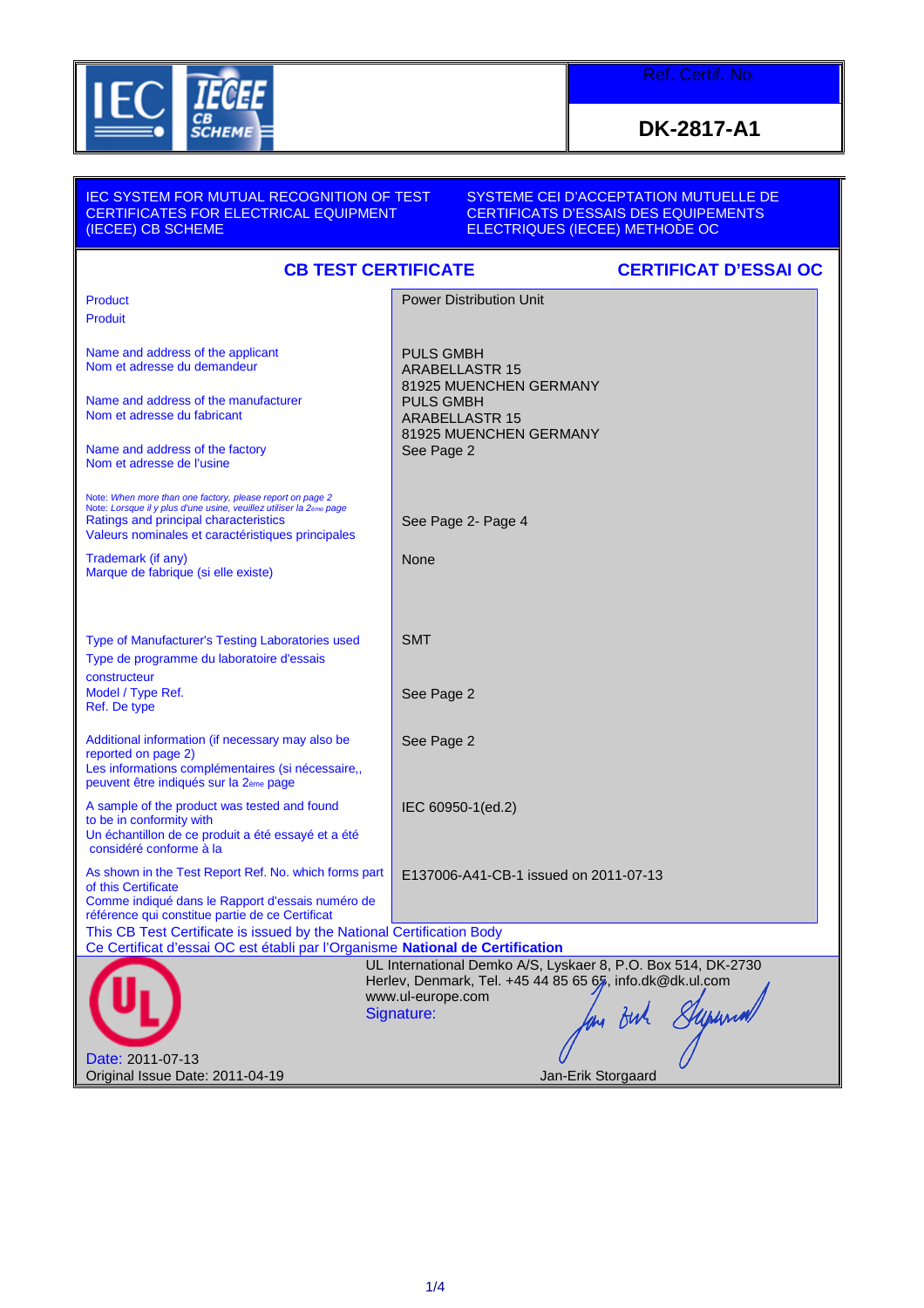Ref. Certif. No.



**DK-2817-A1**

Model Details: PISA10 series: PISA10.401, PISA10.402, PISA10.403, PISA10.404, PISA10.406, PISA10.410, PISA10.203206, PISA10.206210 PISA11 series: PISA11.401, PISA11.402, PISA11.403, PISA11.404, PISA11.406, PISA11.410, PISA11.203206 PISA11.206212, PISA11.CLASS2 Factories: PULS INVESTICNI S R O PRAZSKA 5639 430 01 CHOMUTOV CZECH REPUBLIC PULS ELECTRONICS (SUZHOU) CO LTD NO 1 RUI EN LANE XINGPU RD, SIP SUZHOU JIANGSU 215021 CHINA Ratings: PISA10.401: Input: 24Vdc(-15% +25%); 12A Output: 24Vdc; 4 x 0-1A PISA10.402: Input: 24Vdc(-15% +25%); 12A Output: 24Vdc; 4 x 0-2A PISA10.403: Input: 24Vdc(-15% +25%); 20A Output: 24Vdc; 4 x 0-3A PISA10.404: Input: 24Vdc(-15% +25%); 20A Output: 24Vdc; 4 x 0-4A PISA10.406: Input: 24Vdc(-15% +25%); 20A Output: 24Vdc; 4 x 0-6A, max. 20A PISA10.410: Input: 24Vdc(-15% +25%); 20A Output: 24Vdc; 4 x 0-10A, max. 20A PISA10.203206: Input: 24Vdc(-15% +25%); 20A Output: 24Vdc; 2 x 0-3A, 2 x 0-6A, max. 20A PISA10.206210: Input: 24Vdc(-15% +25%); 20A Output: 24Vdc; 2 x 0-6A, 2 x 0-10A, max. 20A **Additional information (if necessary) Information complémentaire (si nécessaire)** UL International Demko A/S, Lyskaer 8, P.O. Box 514, DK-2730 Herlev, Denmark, Tel. +45 44 85 65 65, info.dk@dk.ul.com www.ul-europe.com

Date: 2011-07-13 Original Issue Date: 2011-04-19

an out Superior

Signature: Jan-Erik Storgaard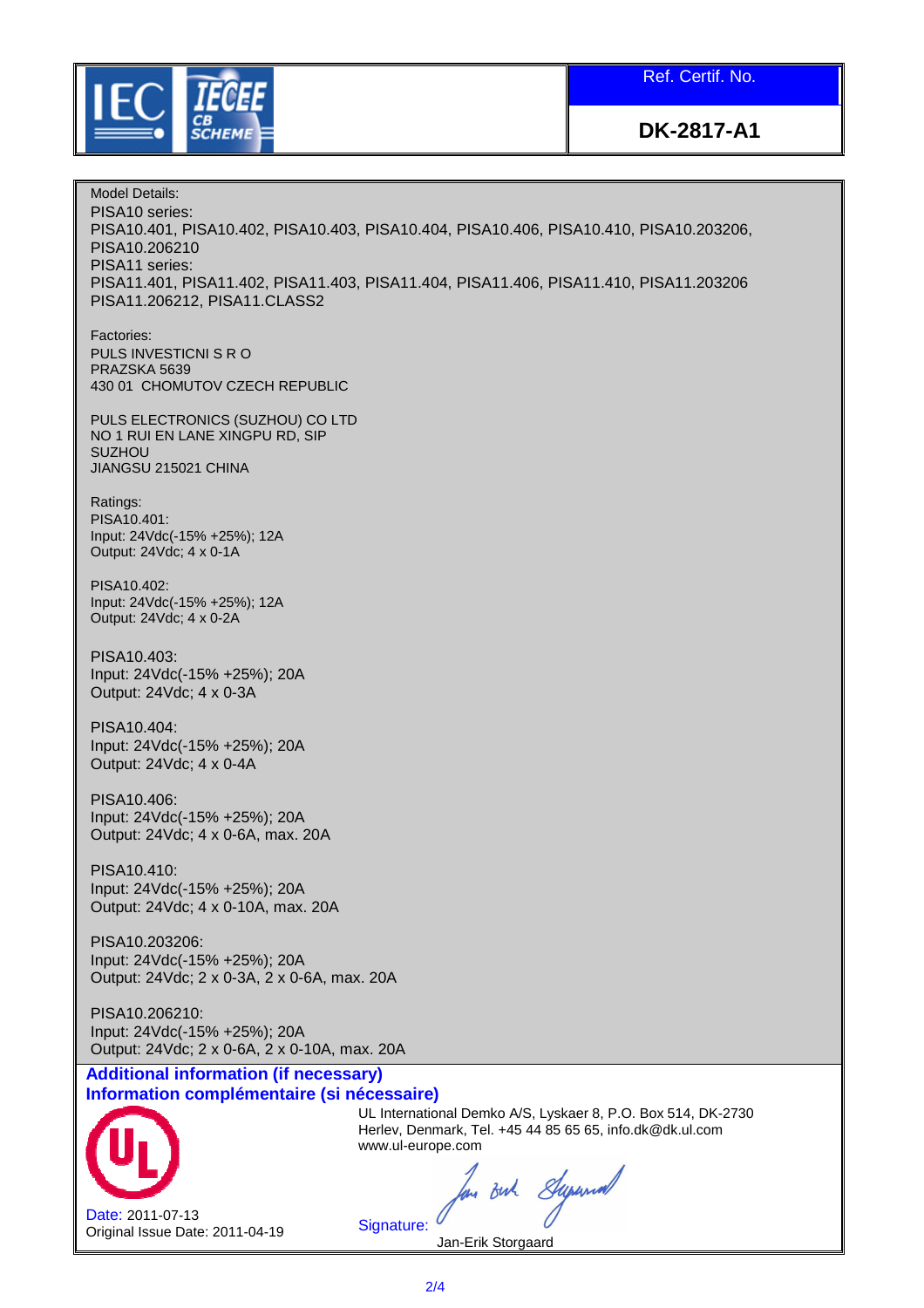

Ref. Certif. No.

**DK-2817-A1**

## Ratings:

PISA11.401: Input: DC 24V(-15% +25%); 4A Output: Channel 1: DC 24V; 0-1A Channel 2: DC 24V; 0-1A Channel 3: DC 24V; 0-1A Channel 4: DC 24V; 0-1A

PISA11.402: Input: DC 24V(-15% +25%); 8A Output: Channel 1: DC 24V; 0-2A Channel 2: DC 24V; 0-2A Channel 3: DC 24V; 0-2A Channel 4: DC 24V; 0-2A

## PISA11.403:

Input: DC 24V(-15% +25%); 12A Output: Channel 1: DC 24V; 0-3A Channel 2: DC 24V; 0-3A Channel 3: DC 24V; 0-3A Channel 4: DC 24V; 0-3A

PISA11.404: Input: DC 24V(-15% +25%); 16A Output: Channel 1: DC 24V; 0-4A Channel 2: DC 24V; 0-4A Channel 3: DC 24V; 0-4A Channel 4: DC 24V; 0-4A

PISA11.406: Input: DC 24V(-15% +25%); 20A Output: Channel 1: DC 24V; 0-6A Channel 2: DC 24V; 0-6A Channel 3: DC 24V; 0-6A Channel 4: DC 24V; 0-6A Channel 1+2+3+4: max. 20A

PISA11.410: Input: DC 24V(-15% +25%); 20A Output: Channel 1: DC 24V; 0-10A Channel 2: DC 24V; 0-10A Channel 3: DC 24V; 0-10A Channel 4: DC 24V; 0-10A Channel 1+2+3+4: max. 20A

## **Additional information (if necessary) Information complémentaire (si nécessaire)**



UL International Demko A/S, Lyskaer 8, P.O. Box 514, DK-2730 Herlev, Denmark, Tel. +45 44 85 65 65, info.dk@dk.ul.com www.ul-europe.com

m out Superior

Jan-Erik Storgaard

Signature: